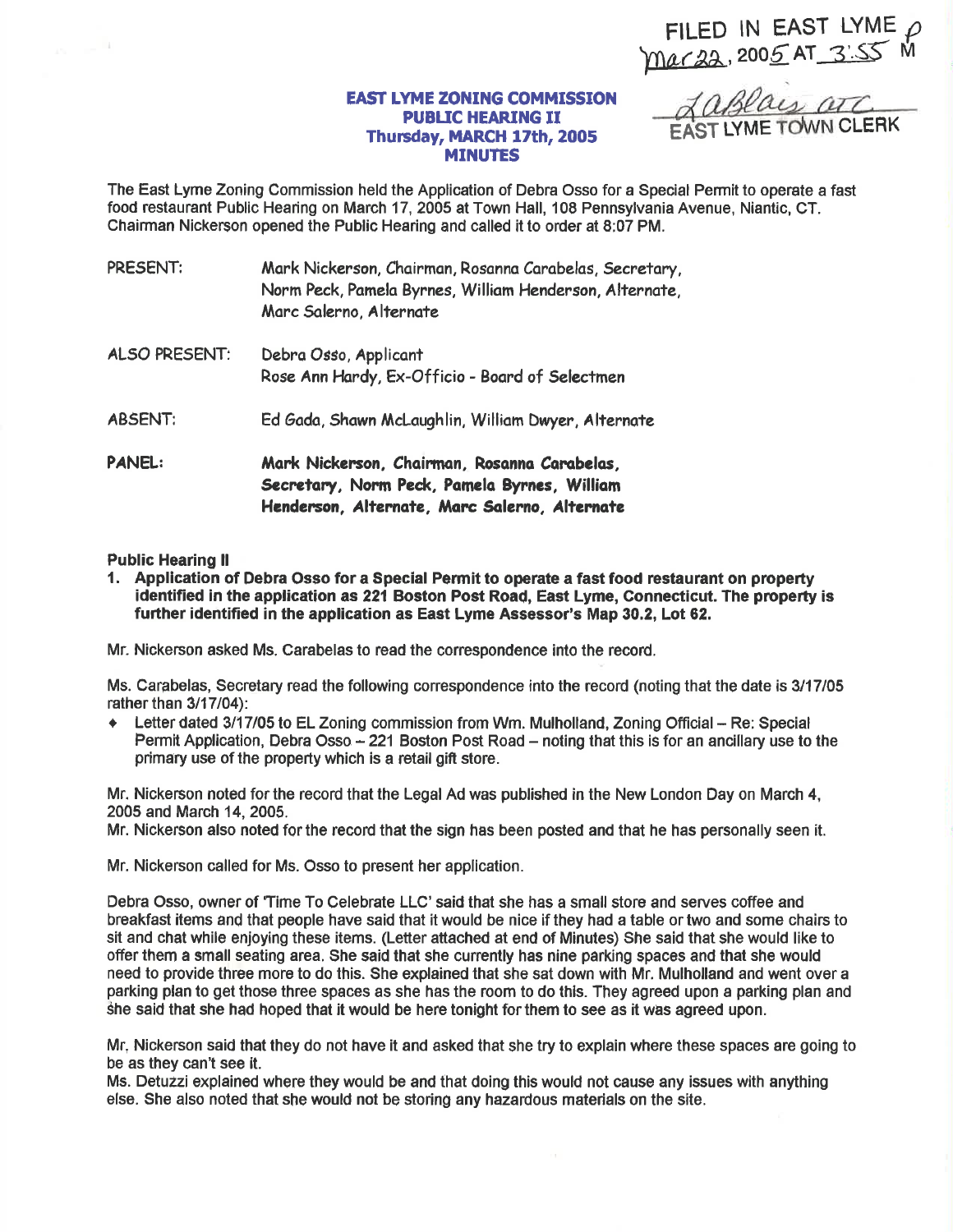Ms. Byrnes asked if there is a waiver request here.

Mr. Nickerson said no, providing the proper number of parking spaces is what has to be done.

Ms. Carabelas asked if she saw her business expanding or rather over-flowing from this addition. Ms. Osso said no, as it is not meant to be a coffeehouse. She explained that the bulk of her business is in the moming when the Post Office is also busy and that this is really meant for the aftemoons where people have expressed that they would like to just sit and chat and enjoy a cup of coffee.

Mr. Henderson asked about her hours of operation. Ms. Osso said that she is open from 7 AM to 5:30 PM

Mr. Henderson asked if her business is seasonal.

Ms. Osso said no, it is more a steady business as they cater to birthdays and events that happen throughout the year rather than just during a specific season.

Mr. Nickerson called for anyone from the public who wished to speak in favor of this application  $-$ Hearing no one -

Mr. Nickerson called for anyone from the public who wished to speak in opposition to this application -Hearing no one -

Mr. Nickerson called for anyone from the public who wished to comment in general on this application -Hearing no one  $-$  and  $-$  Hearing no further questions or comments  $-$ 

Mr. Nickerson called for a motion to close this public hearing.

## \*\*MOTION ({) Mr. Salemo moved that this Public Hearing be closed. Ms. Byrnes seconded the motion. Vote:  $6 - 0 - 0$ . Motion passed.

Mr. Nickerson closed this Public Hearing at 8:17 PM.

Respectfully submitted,

Karen Zmitruk, Recording Secretary